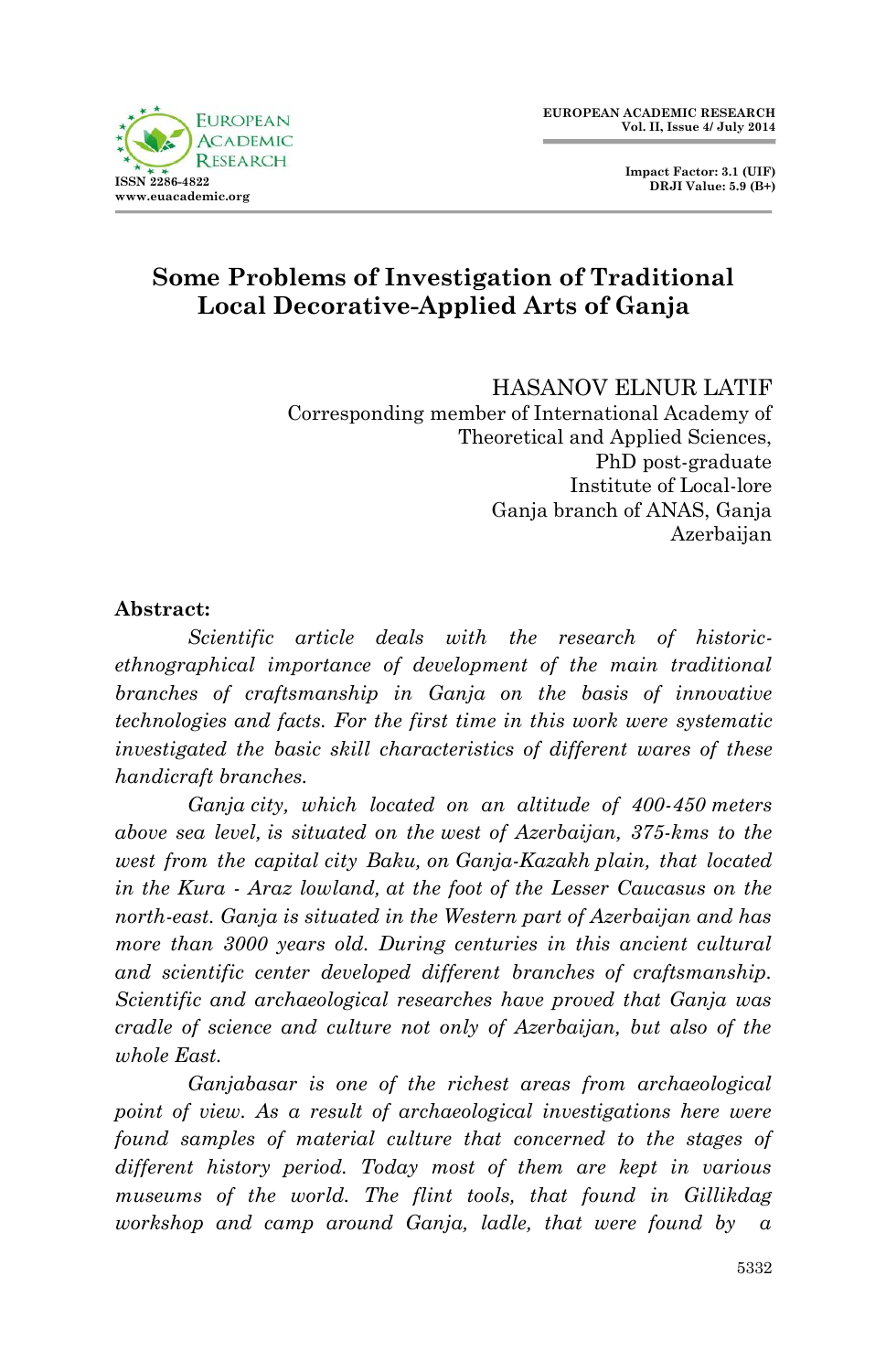*prominent Azerbaijani archaeologist Isaac Jafarzade, give the reason to say ,that people ,who lived in this area in VII - VI millennium BC were the founders of the Late Stone Age culture. Archaeological investigations prove that in this period the main population of this region had sedentary lifestyle and were engaged with farming.*

*During middle ages in spheres of gentle and applied art, Ganja of inhabitants of territory, in agriculture life bone was widely applied. Bone products, raw materials that found during investigations in and around Ganja prove, that time bone processing separated from other spheres of craftsmanship. Osteology analysis prove, that most of samples are prepared from the bone of bull, caw, deer among big horde animals and sheep, goat, boar among little horde animals. Only deeding investigations in Mingechaurs there were found a lot of samples of combs, agriculture instruments, art and other bane things. Such kind of bone samples also were found in monument complexes territory of Injachay and Kerpicli in Goranboy region during excavation. Art samples and dice for playing nard, found in territory Shatal, also attracts our attention. These samples of art make more ancient history of city culture of Azerbaijan and in whole play nard. There were found knife handles, rare geometrical decorations, samples of pipe and other instruments here. During excavations there was found bone products that used as raw materials and cutting with pipe. In XI- XIII centuries this sphere of art was developing mostly. This thought is proved with a lot of bone and horn, found in zone of excavation. This period from bone there were prepared buttons, knifes and etc. Found during archeological excavations and used in wooden treatment and knife, showed that at the beginning of XI – XIII in and around Ganja this sphere of craftsmanship in exist. Bone boards with circular surface molding decoration decoration were found in Mingechaur, in Khogali barrow № 2, Sarichoban, Borsunlu and others. Monument, that including to Borsunlu Complex is finishing with small wheel desk from bone and two omlets, prepared from teeth of boar. In this period also were prepared such kind of agriculture instruments as wood shovel, rake and etc. But they didn't reach till nowadays.*

**Key words:** Ganja, handicraft branches, historic-ethnographical investigation, decorative-applied arts, innovative technologies, Azerbaijan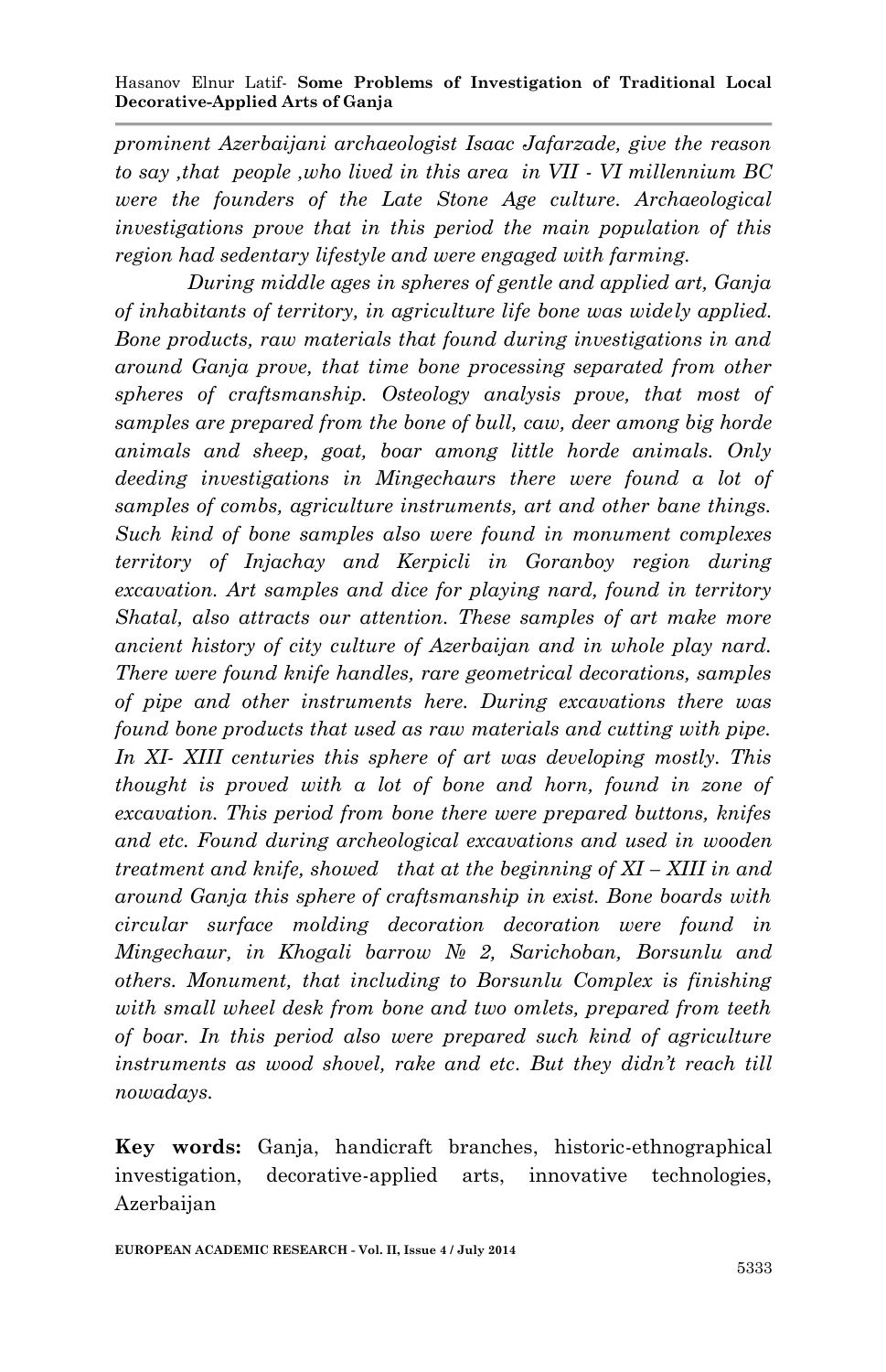## **Introduction**

Ganja and its surrounded territory are also rich with different stones. Presentation of white and in mountain and Aran Karabakh and also lime, traverse and marble building stones in and around Ganja, pure white, a lot of colored agates, chalcedony, veil, ametist, obsidian, agates, crystal and other kind of rare colored stones in the river basins of Shahdaq Kecheldaq, and other territories created favorable ground for developing in this ancient country from ancient times stone cutting, stone grind, stone polishing and for building great modern, columned, arched, circled and four-cornered buildings here [1]. Among archaeological equipment there have been found two big boards from stone "camel eyes". Base-colomns, capitels, that are symbols of irreplaceable art , part of columns, different man monuments, masonry art symbols, that have Ganja agriculture and religious meaning, especially grave monuments and phalluses, collections of different colored (red, brown , black, grey and other rare colored) stamps and symbols of decorations , that were found in Azerbaijan during archeological investigations prove it.

These rare discovers in and around Ganja are known from the archaeological investigations in ancient cultural, art and trade centers of Azerbaijan, such as Mingachevir, Barda, Baku, Smamakha, Qabala, Ganja, Shatal, Beylagan, Shabran, Khazakh, Qakh, Quba, Qushchu, Shargah , Torpaggala and other archaeological and architecture complexes. The best samples of monuments, that concern to stone treatment are consists of column props, mill and gridding stones. In whole there were founded in and around Ganja a lot of samples, that concern to X century. They are consisting of stone figure, mills and column props. But stone equipment, found in Ganja, Shamkir and Shatal prepared from mill and candlestick. Mill is usually prepared from volcanic, quartz, limestone and basalt.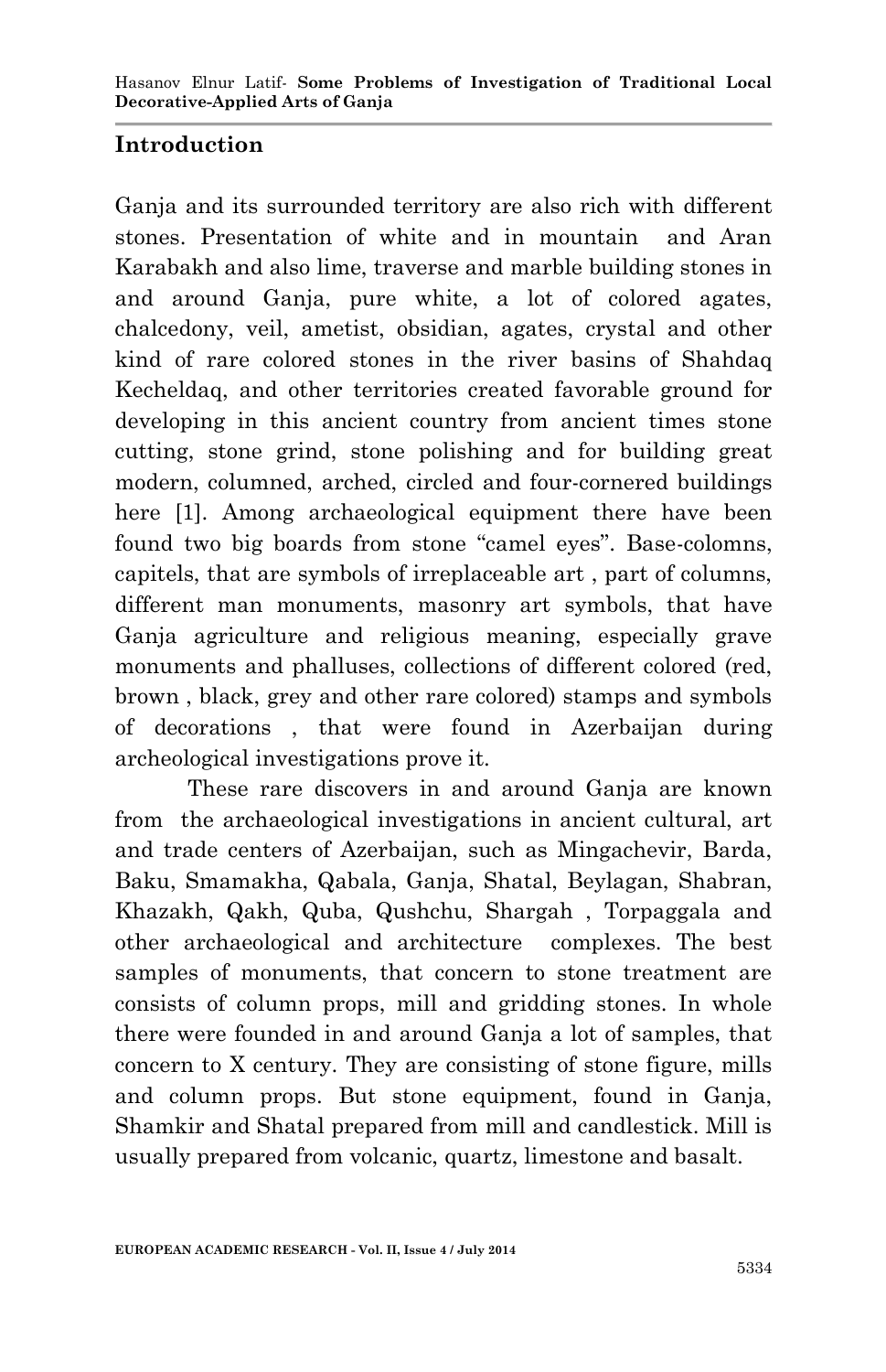Hasanov Elnur Latif*-* **Some Problems of Investigation of Traditional Local Decorative-Applied Arts of Ganja**

They used for grinding seed, millet, slot and for other aims [3].We meet mostly mill stones, scales and pumice stone in stone treatment. At the same time there were used hewed stones for decorating buildings. In this period there were prepared decorations from precious stone. Different colored stone samples and agreements, that found in monuments of Shamakhi, Barda, Mingechaur, Qakh, Ismayilli, Quba and other regions are the best symbols of art, painting, religion, heroism and art themes of Azerbaijan. Such kind of fleece monuments have been found in village Gurzalilar of Goranboy region, in Goygol, Dashkesan and Samuch and investigated here. It is interesting, that from the workshop of these monuments have been found instruments of masters and samples of raw-materials. All these aspects show, that inhabitant of Middle Ages in and around Ganja from the ancient period did masonry, gridding and stone treatment. This sphere of art in developed middle Ages could be in high level .And rare magnificent architectural monuments in and around Ganja that stay till nowadays, prove it. Traditional textile of art of silk weaving products has a special place in Ganja. In the city formed two main method of silk treatment - the first was spinning and second winding.

From the point of view silkworm breeding development and its preparing technology there were two main forms of production: so-called raw silk weaving and felt weaving. In this important technological processes it has such kind of production stages as cocoon opening, silk initial processing, preparing of raw silk, weaving technology, painting and decoration. In the ancient Ganja during the stage of the Middle Ages the great progress of silkworm was represented by raw silk weaving. For this reason, on the basis of local traditions production of delicate silk textiles from raw silk. There were made such kind of important samples of art as atlas and kelaqai (silk kerchief). We must pay attention to the moment that differs from the other silk fabrics, kelaqai was prepared by specialists. But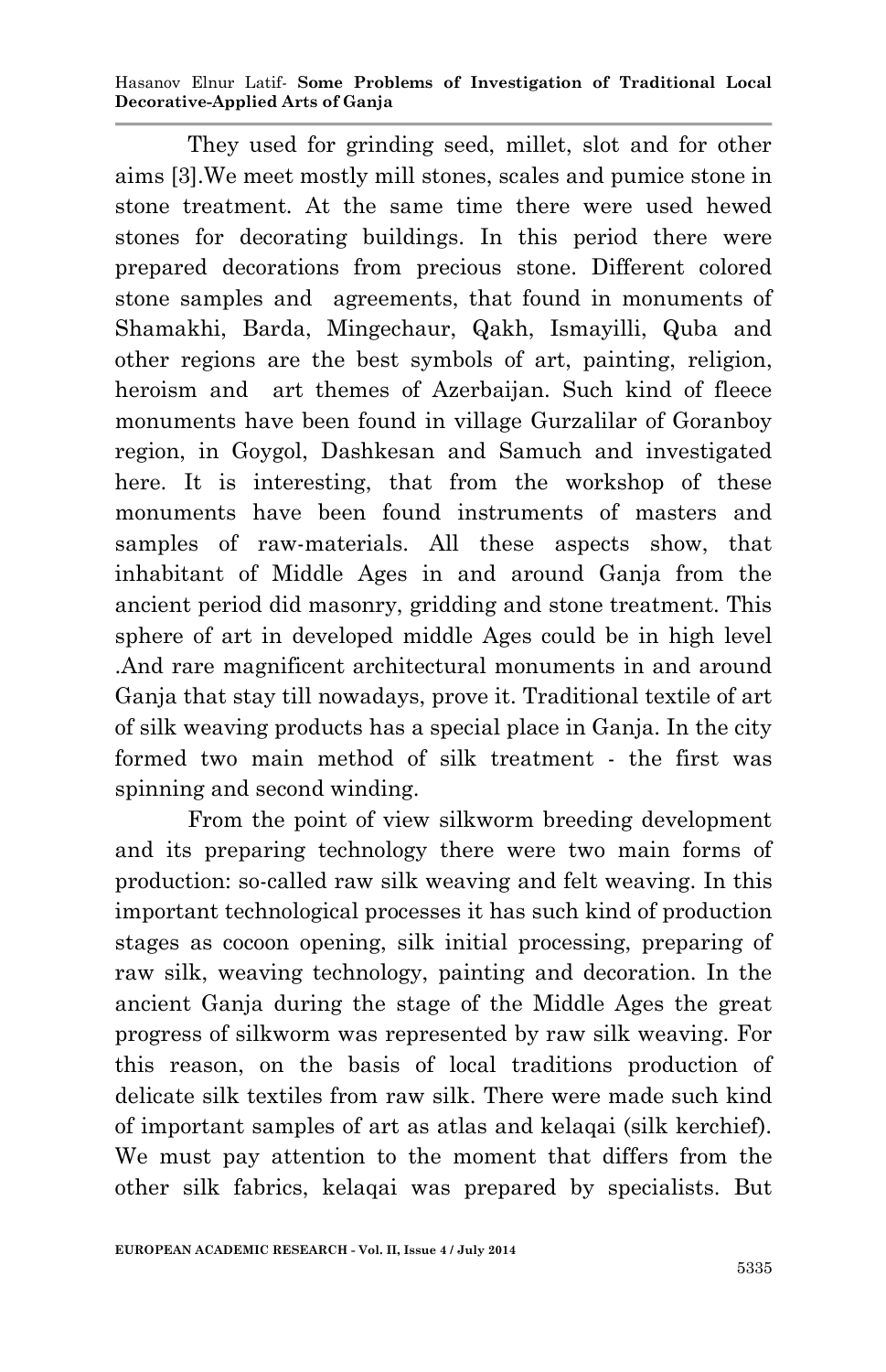distinctly of production of raw silk that was city silkworm breeding and was man activity, felt production was woman work. In Ganja, that know as the ancient cultural center, the saddle-making handicraft differed from others with rich old traditions. First time preparation of the vehicles was house profession. But afterwards saddle preparation needed of qualified skilled masters, so a new type of art saddle-making, started to form. Historically the traditional art of saddlemaking in Ganja developed in direction of cargo and passenger saddle making. The art of saddle-making within the local saddle-types and their components were determined on a specialization. The production of cargo or pack –saddle a rule was engaged by pack-saddle maker. For this reason, in most cases, the profession was called trade of pack-saddle maker [4].

Afterwards military, economic and transportation significance of horse was decrease, the demand for goods of saddle-making also was decrease. The reason of primitive saddle-making decreasing was wide sale of cheaper factory products.

# **Materials and methods**

There is no any source about glass production in and around Ganja. The majority of archaeologists agreed with the idea, that the homeland of glass production is ancient Egypt, but the famous English archaeologist, Egyptologist Petri Flinders thought, that it could be Mesopotamia or the Caucasus. Taking into account that cobalt, used in glass coloring wasn't in Egypt, the scientists thought that, it could be in the Caucasus, also in Dashkesan.

Samples of glass decorations, of BC, we met in the patterns of Ganjachay, Mingechevir, Xachbulaq and others. In these areas, the first centuries BC were found in samples of the glass plate. The majority of containers and the analysis based on graphical elements of the Roman scholars came to the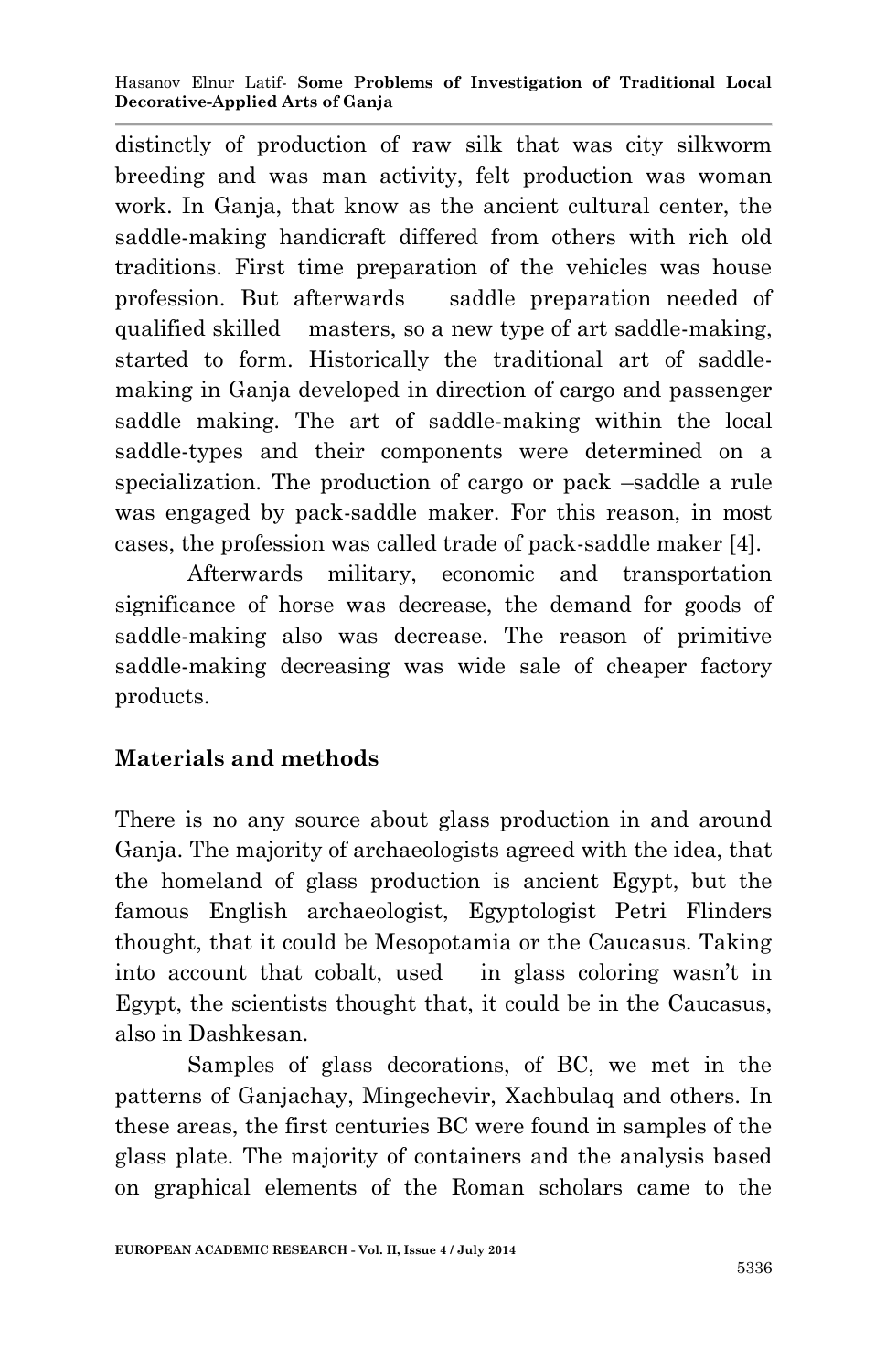opinion that the samples of the same scale as the Roman Empire through trade.

There are more than 2000 beads in complex materials. Colored beads have prepared of different types products. Mostly distinguish beads that prepared from blue green and grey paste. A group of beads made of bone and antimony.

A part of the hanging beads were prepared from cockleshells "Nassagibbosula" and "Suraeva Moneta». According to expert's thoughts, such kind of cockleshell that widely spared in the Indian and Pacific Ocean, also the Eastern Mediterranean region were put to Azerbaijan with economic relations. Among the materials of Borsunlu Complex are differ with number of beats in majority and form. In III-V centuries, the local craftsmen themselves also became to produce betterdesigned containers. Among the local clay and glass utensils that found in and around Ganja there were big similarity in the form and also in the decoration.

All the glass dishes found in and around Ganja are similar with the local clays on decoration of that period. Glass dishes were containing of iron, cobalt, magnesium and other elements, that were specific elements for Ganja and its surroundings. The development history of this sphere of craftsmanship can be determined only through archaeological research. In general, information about the development of this sphere of was found in 1959-1960 years, glass products in and around Ganja was obtained only at the end of the twentieth century.

Results of archaeological excavations in the territory of Azerbaijan and research show that in the preparation of glass utensils were two technical methods: casting method and the method of blowing. The first of these methods is more ancient, but in the Early Middle Ages and Middle Ages were used both of them. Produced glass alloys were transparent colored. By the addition of dusts of various metals in glass alloys people got colored glasses. We can see also to get her with different tinted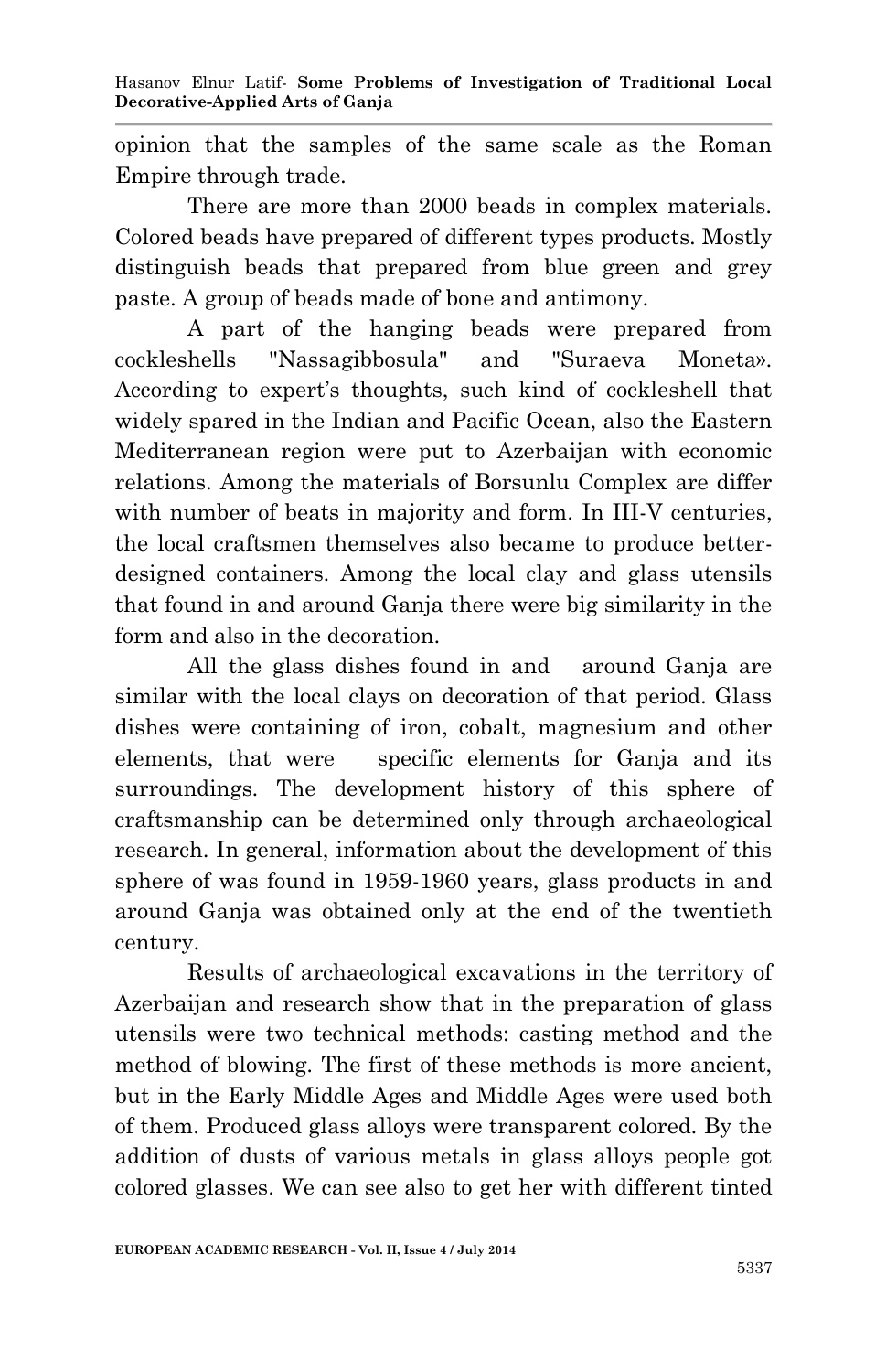green glasses also parts of blue, black and pink colored glass dish in sections of IX-X century in Shatal and Ganja. In IX-X centuries appeared dishes, that had handle and spout. Glass products, obtained in Ganja and Shatal in the IX-X centuries, find their similarities in dwelling places of the Middle Ages in Barda, Beylagan, Mingechevir, also in the obtained materials of the neighboring republics of the same period.

Among decorations of that period yellow, white and red beads of round and plain form are met mostly. At the beginning of X-XIII centuries development of production of glass in and around Ganja characterized by improvement from the technology point of view. Archaeological researchs show, that outside of the cities in the VIII-IX centuries, also big settlements were established. This is often due to density in cities. In the territory of Azerbaijan the oldest samples of wood treatment were found in the territory of ancient Ganja. Around Ganja area – in the region of Lake Goy-gol in the IV-III millennium BC have been discovered wooden thicker board, also wooden sugar bowl, that concern to the end of the II millennium BC, found in Mingechevir pitcher grave are material evidences of science thoughts.

Along with the works and notes of medieval authors and travelers, a lot of material samples, found in the territory of ancient Ganja, also found in Mingachevir and concern to Middle Ages trough, ladle, wooden threshing board, shows that in Ganja wood treatment and sculptor art have a rich tradition.

## **Results and discussion**

Wood treatment products historically have been represented in various fields of social and cultural life in Ganja:

1. Kitchen appliances: trough, quadruped, rolling-pin, mortar and pestle, ladle, spoon, trough.

2. Transport means: sleigh, car, and ski.

3. Weaving tools: comb, face.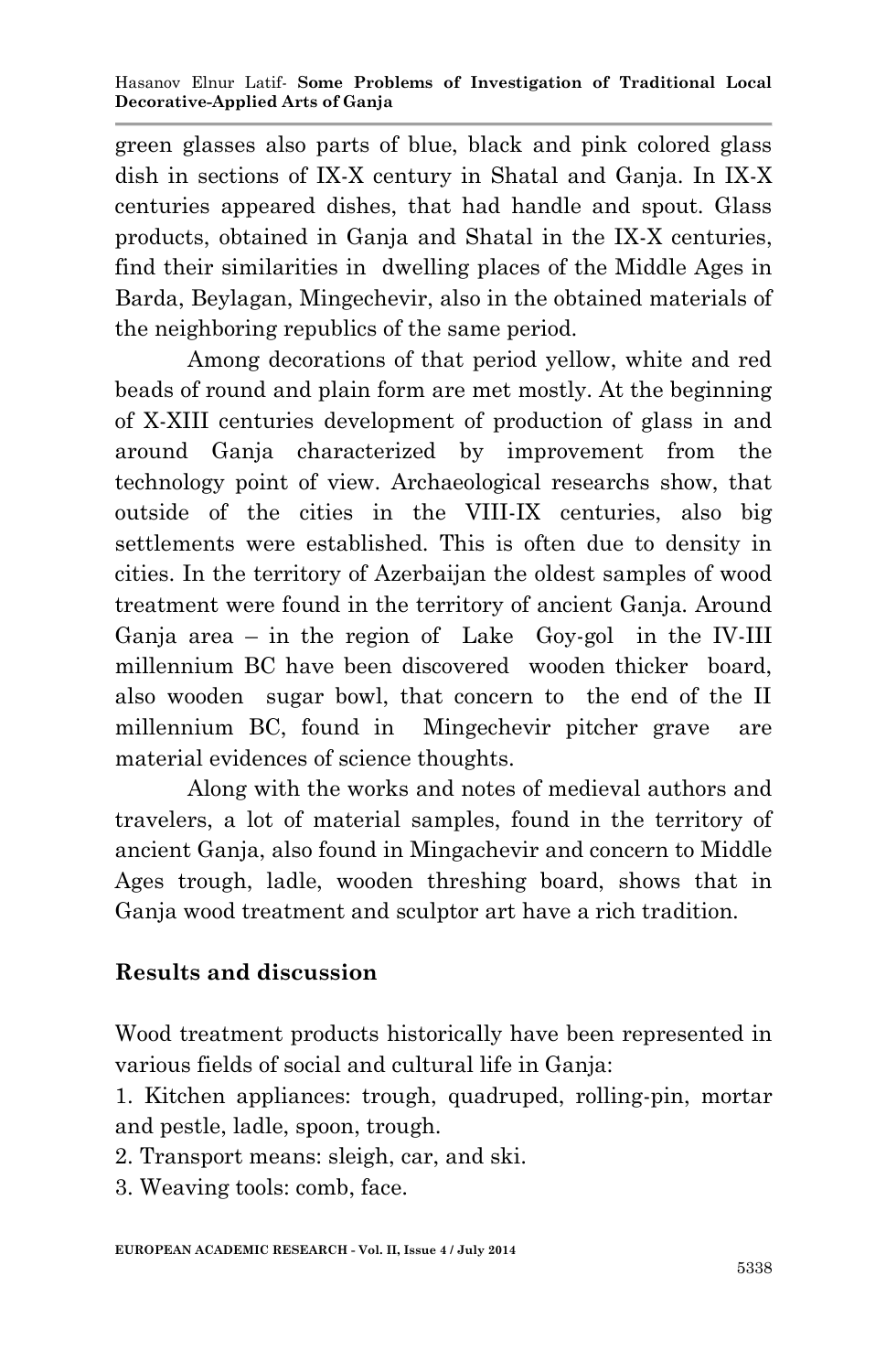4. Household tools: harrow, wooden plow,threshing board, spade, wooden shouvel, pitchfork, rake.

5. Musical instruments: saz, ud, tar, chamahcha, tambourine, drum.

Along with the mosque Cuma (Shah Abbash), that constructed in 1606, local samples of trade ornamentals, that built in Sheikh Javad Khan Street, that have 3 century history and was built in the nineteenth century in building of Sheikh Nizami Ganjavy's (1141-1209) representatives Sheikhzamanlylars property and, that was restored in 2011, are attractive especial attention [5].

The craftsmanship of carpet-making is one of the important cultural achievements of the Eastern people in Azerbaijan production of carpets appeared during I millennium BC. But carpet–making in the first period of Middle Ages has turned to the independent sphere of craft. In Ganja, that has minimum 3000 years history, production of carpets differed with quickly development. In this ancient city, that is native land of great Azerbaijani poet and thinker Sheikh Nizami Ganjavi, were weaved very uncial, inimitable kinds of carpet. In Ganja, that has rich traditions, were prepared carpets with various characteristics. For this reason one of Azerbaijani carpet groups are Ganja carpets or (Ganja–Kazakh carpets).Pay attention that in Ganja namely local kinds of carpets–palaz (carpets without of pile) are weaved [6]. These carpets that are produced by local inhabitants are differing with specific handicraft features:

1. Ganja carpets are differing with pile.

2. Thickness indicators of such kind of carpets with comparatively small number attract attention (25 x30).

3. Composition is more distinct and simple.

4. Most of ornamental patterns have geometrical features.

5. In coloring carpet samples were used bright colors.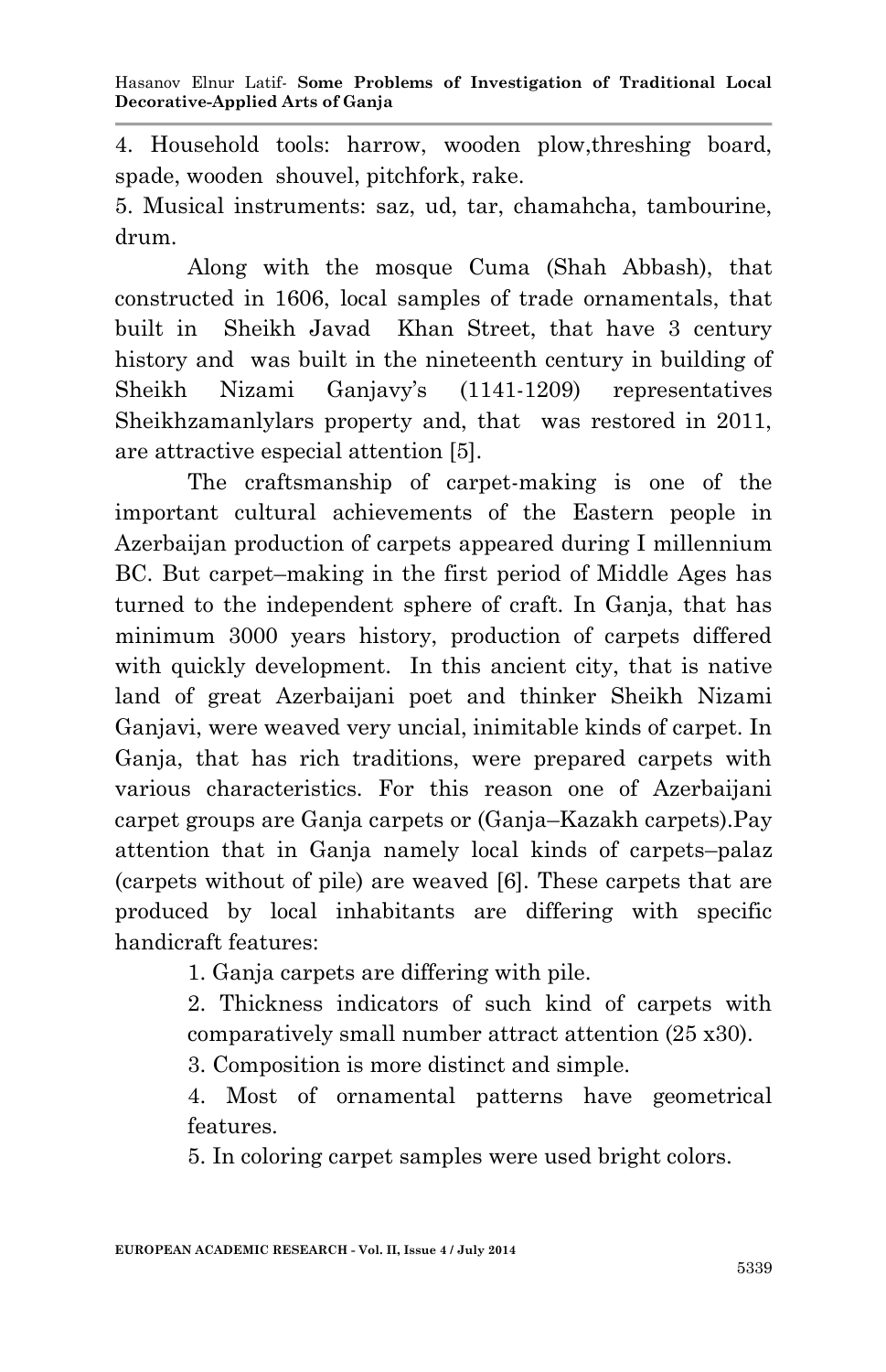6. Local carpet masters skillfully used buta's amatively patterns [6].

The size of Ganja's carpets begins from 3 square meters to 10 square meters. There are 2 important carpets groups:

1. Ornamental carpets.

2. Carpets with a plot.

Majority of local wool products, richness of natural colors and existence professional carpet–making women made for quick development carpet making craftsmanship in Ganja and in its surround territories.

Just only in 1845 there were produced 2969 carpets in Ganja. Among them products of 1784 manats have been exported. Also, from Ganja province there were exported 23 thousand pod in 1886, 30 thousand 275 pod in 1889, 33 thousand 156 pod in 1893, and 37 thousand 228 pod in 1913 carpets by railway. One part of these qualitative Ganja carpets has been transported with Batumi part top Turkey to Istanbul, and from there to West Europe and North America [7].

In whole at the beginning of IX- XX century the quality of carpet craftsmen were more than XX thousand. At the result of it during a lot of years were prepared such kind of qualities carpets as "Kohne Ganja"("Old Ganja"), "Phahrali", "Chiraqli", "Chayli", "Samukh", "Zeyva", "Sarisi" ,"Shadilli". In this period in Ganja were produced as carpet with pile, also carpets without pile. Such kind of carpets without pile as phalas, kilim, holdall, bead, verni, sumach, heybe, carpet – bag were different with qualities and colored ornamental elements. Especially we must say that Ganja carpets have always been valued for its quality and art characteristics. As the result of in IX – XX centuries most of Ganja carpets were showed in world in fluent exhibition. In 1850, 1852 and 1912 years in Tbilisi, in 1896 – in Nijni Novgorod, in 1900 year in Paris, in 1911 year in Turn Ganja carpets were showed and highly in international exhibition. Nowadays, Ganja's carpets are kept in authoritative museums of world, and also in collection of different people. The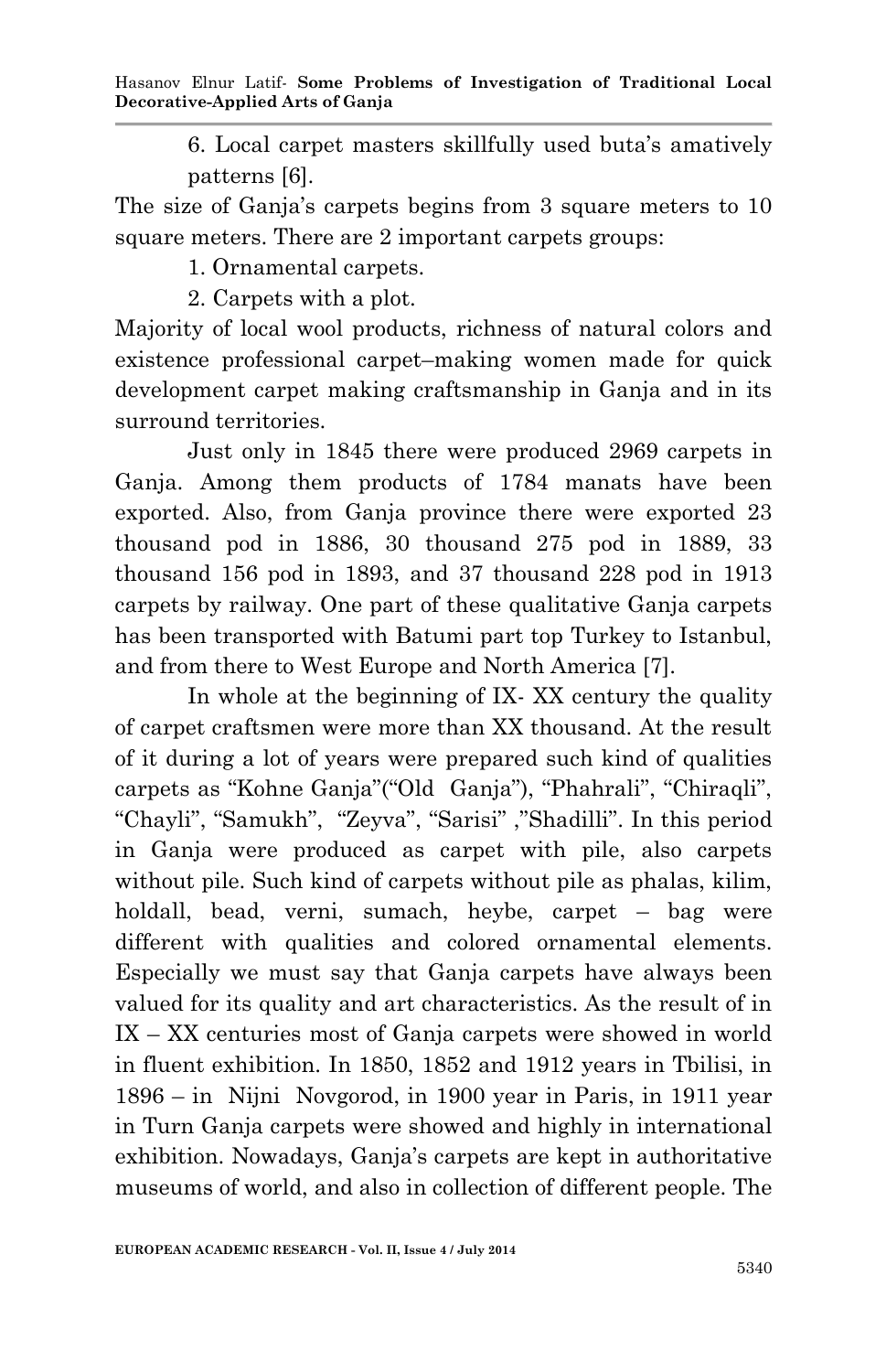studying of Ganja's carpets for art characteristics quality form science point of view is very important for investigation heritage of world culture [8].

History and art of Azerbaijan people as rich and colorful as its nature. On decorations of this descriptive art are reflected spiritual world, living style, customs and traditions of our nation. These pearls of art on material preparing and processing techniques are divided into different kinds. Among these types of craft metal treatment is mostly developed and has ancient history. Abundance of local raw materials created favorable conditions for development of metal treatment from ancient times. In general, in the third millennium BC there was high culture of the Bronze Age in our country, and in the first millennium transition period from Bronze Age to Iron Age began. In that period in Azerbaijan there were appeared several branches of metallurgy treatment. Jewelries, daggers, arms, copper products and other samples of art have been treated so refined, that in nowadays they are protected as very valuable exhibits in famous museums in such cities, as Paris, London, Brussels, Istanbul, Tehran and other cities.

Works of art, made from metal, for their content and their form are divided into two major groups:

1) Products of art;

2) Household goods.

Household equipment, works of art, agriculture instruments, that made by Ganja crafts, have been executed into two main technical methods:

1) Casting

2) Forging

Made of precious metals gold and silver jewelries, that prepared by Ganja masters, are divided into 4 groups for wearing and putting:

1) Neck jewelries - it is included such kind of jewelries, that gold piece coin, imperial, cardamom or barley,"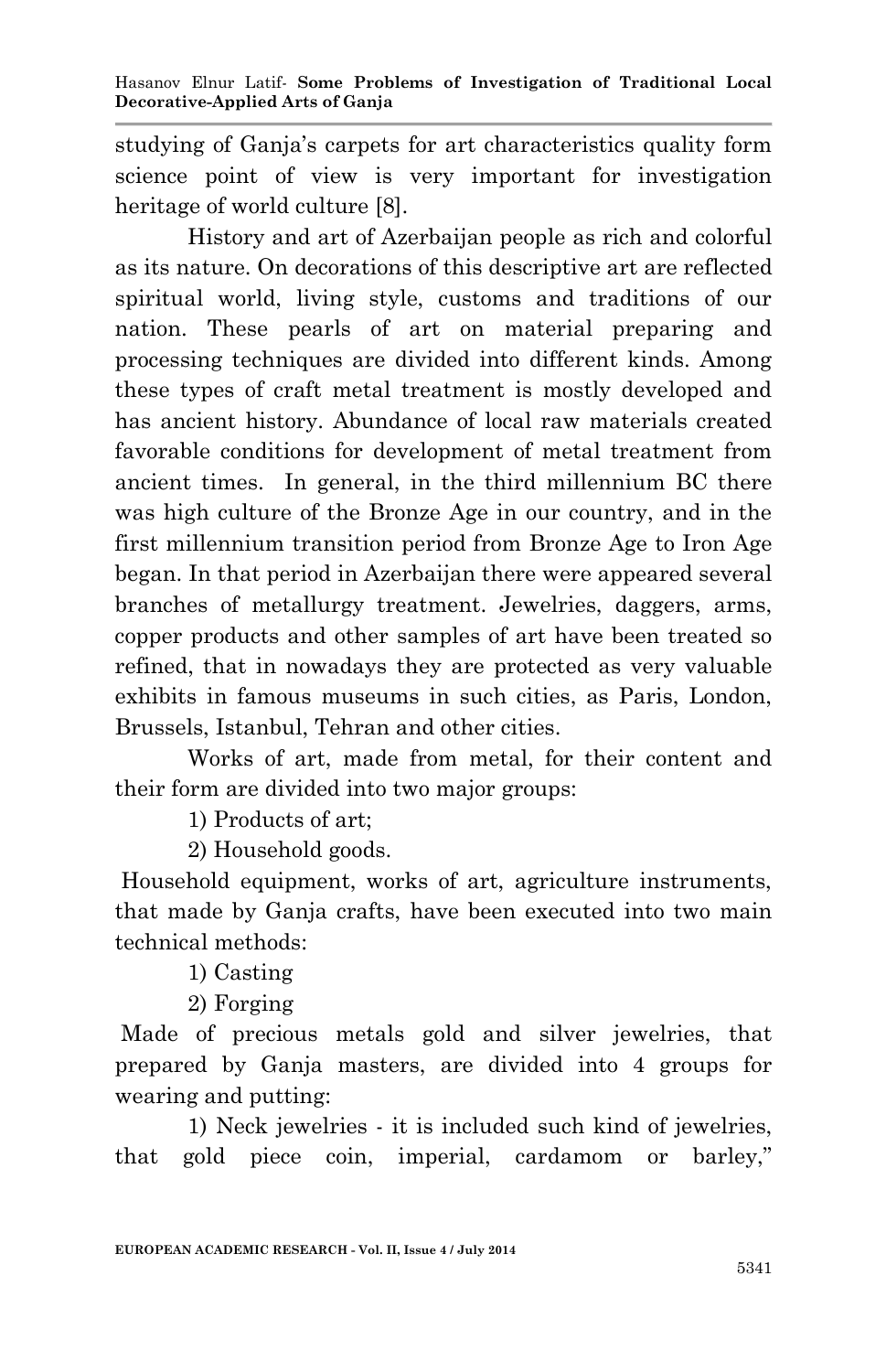iyirmibeshlik"( 25 ), medallions ," bogazaltı" (woman jewelries in ribbon form ), bracelets, different kinds of beads and etc.

2) Jewelries for arms and fingers – this group include bracelets, bangles and rings with various precious stones as (turquoise, rubies, pearls and etc.).

3) Head jewelries – skull-cap and others.

4) Jewelries for clothiers [9].

In the first half of the XVIII-XIX centuries, as well as in other parts of Azerbaijan, in Ganja household objects, forging weapons and jewelries made from metal were decorated with different technical ways. As in many places, production of wool, cotton and silk in and around Ganja made necessary emergence and development of weaving. Becoming weaving one of the ancient spheres of crafts in and around Ganja was connected with the rich raw material base here. Presence of useful plant species for textile, including cotton, high level development of wool area of agriculture- sheep and goat breeding, camel breeding, horse breeding, presence of cotton cropping in Middle Ages and finally, regular expansion of silkworm breeding in this area created a foundation for growth of weaving here. In addition, during the research work in Mingachevir, Kazakh, Shamakhi, Sargah, Pirsaat River Basin monuments there have been found whole and parts of weaving loom and different sizes of clay and bone samples that consist to weaving [9].

## **Conclusion**

Mousey Kalankatly notes that along the banks of the Kura River there are the large amount of silk (mulberry tree) and cotton. Arab author who lived in the X century Al-Istakhri gives big information about, that in Barda in ownerless gardens were cultivated mulberry leaves and silkworm, then mulberry silk sent to Farsistan and Khusistan for sale. His contemporary and fellow townsman Ibn Hovqal gives information about preparation of silk clothing from them. Also, Al-Istaxri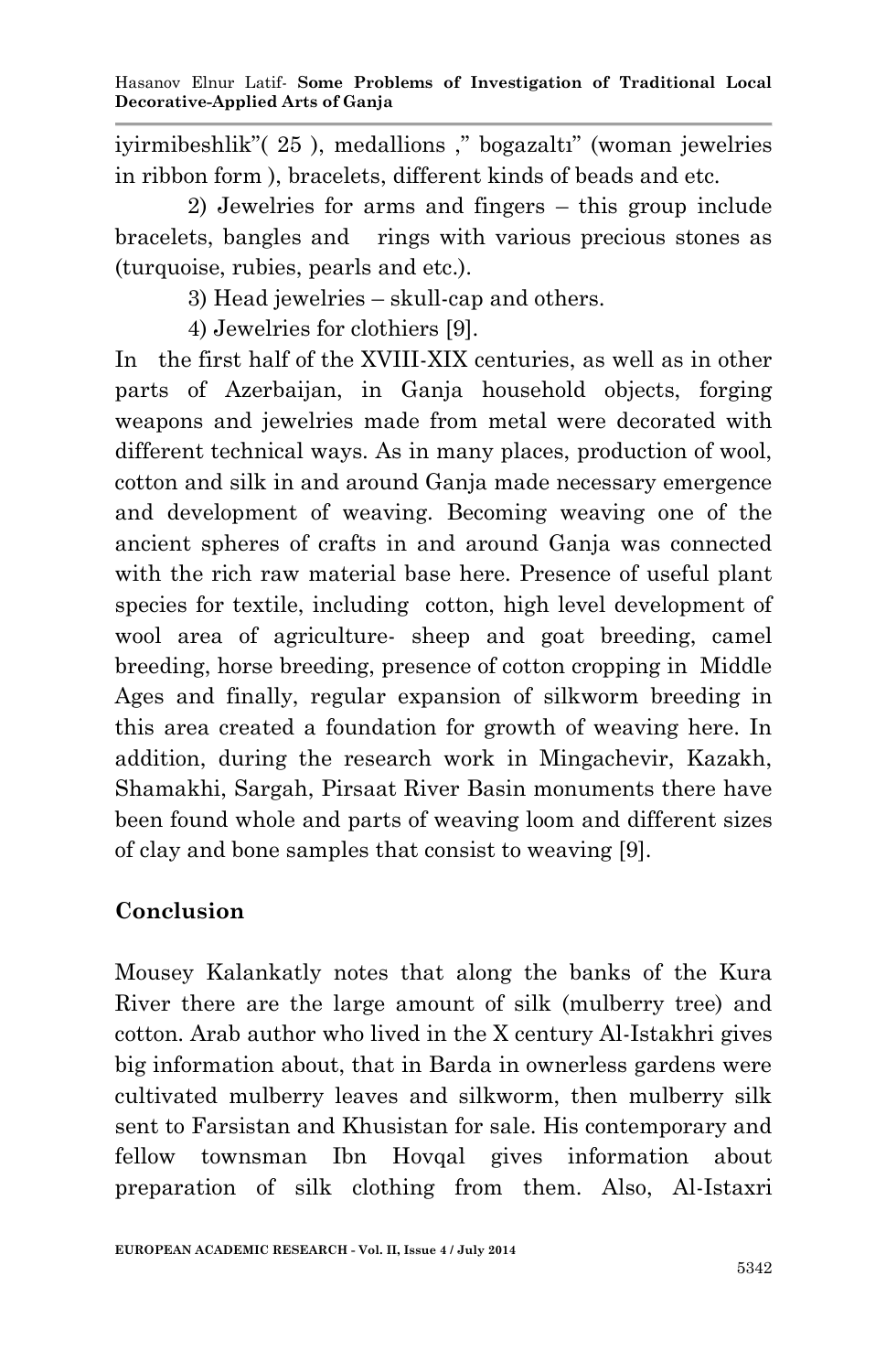#### Hasanov Elnur Latif*-* **Some Problems of Investigation of Traditional Local Decorative-Applied Arts of Ganja**

provides detailed information about cutting of textile in Derbend.The art of Textile materials, that concern to weaving craft, consists of spindle heads and needles. The remnants of dying from the Shamkir, Ganja, Shatal and Khunan prove development of dying here. Plant remains have been widely used in dying. In traditional production of cloth manufactory trade historically played an important place. This kind of craft that developed on the basis of local raw materials was tied with cotton-growing economy. Since the time of the early Middle Ages, Ganja as Tabriz, Ordubad have been the main center of Azerbaijan in production of cotton cloth. In this ancient city printed cotton and calico fabrics have been widely produced. In traditional cloth productions the main place took the urban mines. In the early 30s of the XIX century in Ganja there were more than 164 people - weaving. The majority of these artists were weaving. In Ganja, which was the most important center of cloth production were produced different kinds of cotton cloth. Only in the 30s of the XIX century in Ganja were presently working 30 cloth bench. During one year this machine were producing 2000 of white cloth, 200 top of red cloth (shale) and nearly 400 benchchalamaya (thin cloth) spoke [7].

The formation of pottery on the territory of ancient Ganja is concern to the stages of ancient history. Basis on research works carried out by the various persons in XIX century and experts-archeologists at the beginning of XX century in old ruins of the city and surrounding areas there were found different samples of pottery. First of all, there have been discovered, that initial ceramic production in Ganja and its surrounding regions are belong to the VIII-VII millennium BC. From the history point of view, these ancient clay vessels, belonging to the Neolithic stage, are differing from the pottery samples of the neighboring ethnic in number characteristics. These differences are seen in preparing technology, also in the area of external surface decoration. From the construction point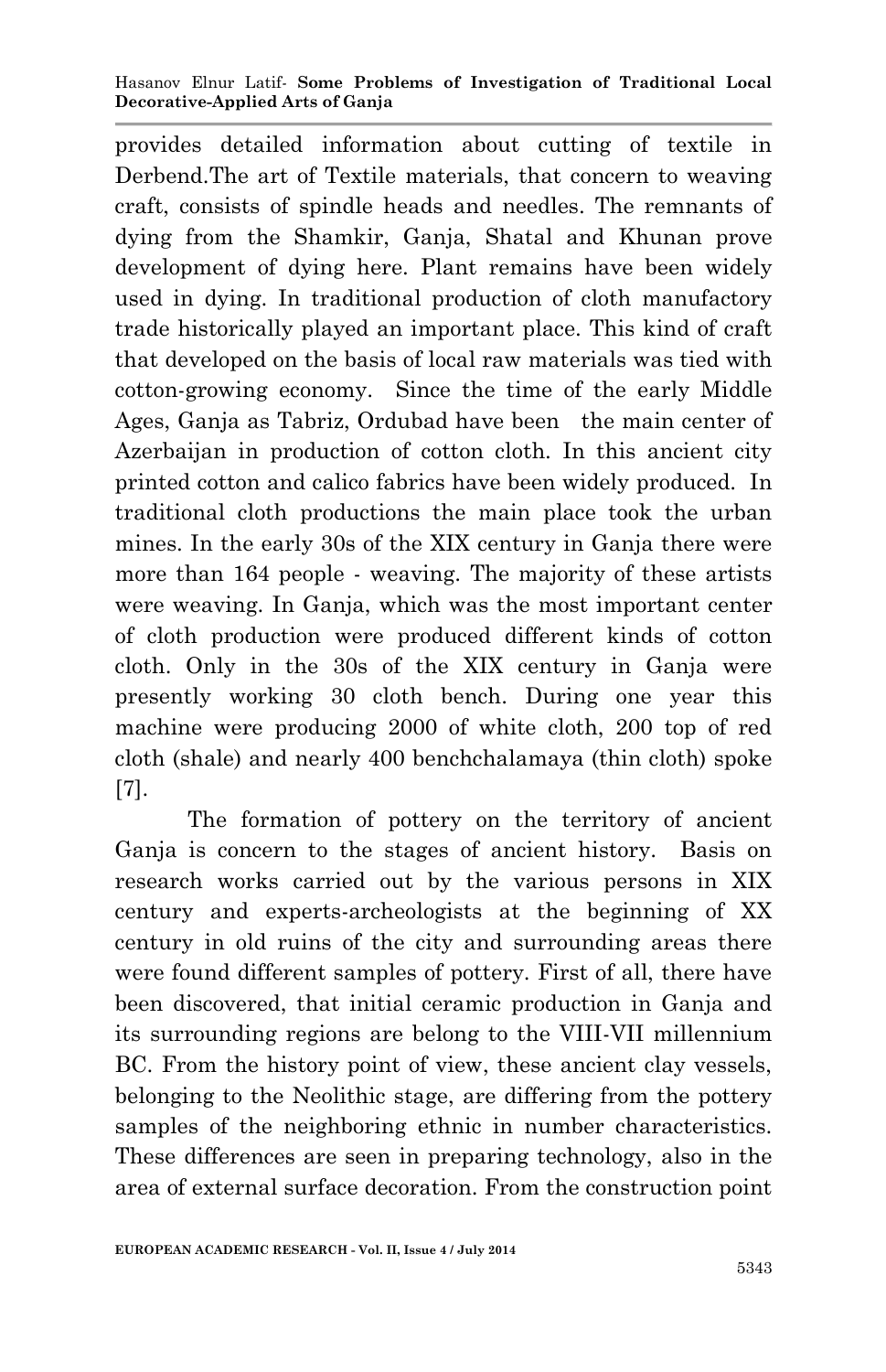of view, samples of pottery, that concern to Antique period, also to the period of Hellenism in Ganja, differed in various forms as pictorial vases, ceramic figures, connected dishes. During the end of Middle Ages and New Period in Ganja and its regions ceramic has following kinds as building ceramic materials, unglazed ceramic products, glazed ceramic products. For Middle Ages and New period among pottery products of Ganja ceramic samples as clay construction materials have great importance. First of all, glazed bricks that used in construction of most buildings in the XVII-XVIII centuries, and also in great monuments and the main construction material- air-dried bricks, attracted attention. In addition to the found samples in residential areas as a result of archaeological excavations, also were found a lot of brick spoilages. According to such kind mass finding of brick spoilages, we can make the conclusion, that the bricks used in construction of buildings in Ganja, were wares of local production [9].

#### **REFERENCES**

- *Azərbaycan arxeologiyası*. 2008. 6 cilddə, VI cild, Bakı: Şərq-Qərb. 632 s. [6]
- *Azərbaycan etnoqrafiyası.* 2007. 3 cilddə, I cild, Bakı: Şərq-Qərb. 544 s. [9]
- *The dawn of Art.* 1974. Leningrad: Aurora Art Publishers. 196 p. [2]
- Guliyeva, N.M. and Hasanov, E.L. 2012. "About ethnographicarchaeological research of some handicraft branches of Ganja during XIX - XX centuries." *Progressive scientific explorations - 2012*: Proceedings of the 8th International scientific-practical conference. Prague: Publishing House - Education and Science s.r.o., Prague. 73-75. [1]
- Guliyeva, N.M. and Hasanov, E.L. 2012. "New ethnographic approach to the research of main decorative - applied